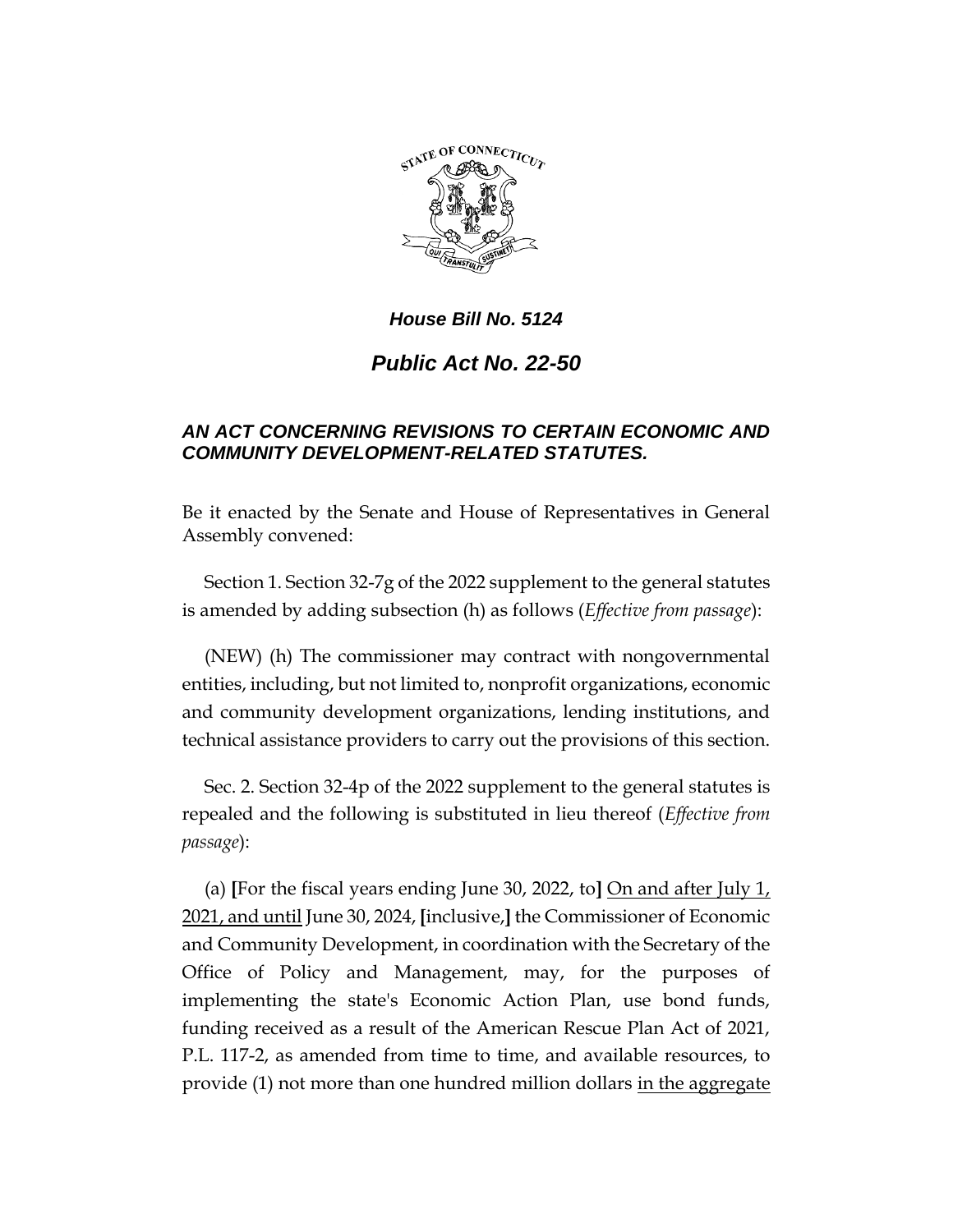for grants in support of major projects selected pursuant to subsection (b) of this section, and (2) **[**matching grants**]** not more than one hundred million dollars in the aggregate for community development grants awarded pursuant to subsection (c) of this section. Total funding for grants provided pursuant to subsections (b) and (c) of this section shall not exceed two hundred million dollars in the aggregate.

(b) On and after July 1, 2021, and until **[**July 1**]** June 30, 2024, the Department of Economic and Community Development may **[**develop and issue requests for proposals**]** establish an Innovation Corridor program, which shall provide grants for major projects in the state. The department shall develop a competitive application process and criteria consistent with the purposes of the state's Economic Action Plan to (1) evaluate **[**proposals**]** applications submitted pursuant to this subsection, and (2) select **[**proposals**]** projects for funding pursuant to subdivision (1) of subsection (a) of this section.

(c) On and after July 1, 2021, and until **[**July 1**]** June 30, 2024, the **[**Commissioner**]** Department of Economic and Community Development may establish a **[**competitive grant program to provide matching grants of not more than ten million dollars for major projects selected pursuant to subsection (b) of this section. Each major project selected pursuant to subsection (b) of this section shall be eligible for a matching grant under this subsection not more than two times a year. The commissioner shall establish eligibility criteria, an application process, evaluation criteria and reporting requirements for the competitive grant program**]** Connecticut Communities Challenge program, which shall provide community development grants. The department shall develop a competitive application process and criteria consistent with the purposes of the state's Economic Action Plan to (1) evaluate applications submitted pursuant to this subsection, and (2) select community development projects for funding pursuant to subdivision (2) of subsection (a) of this section.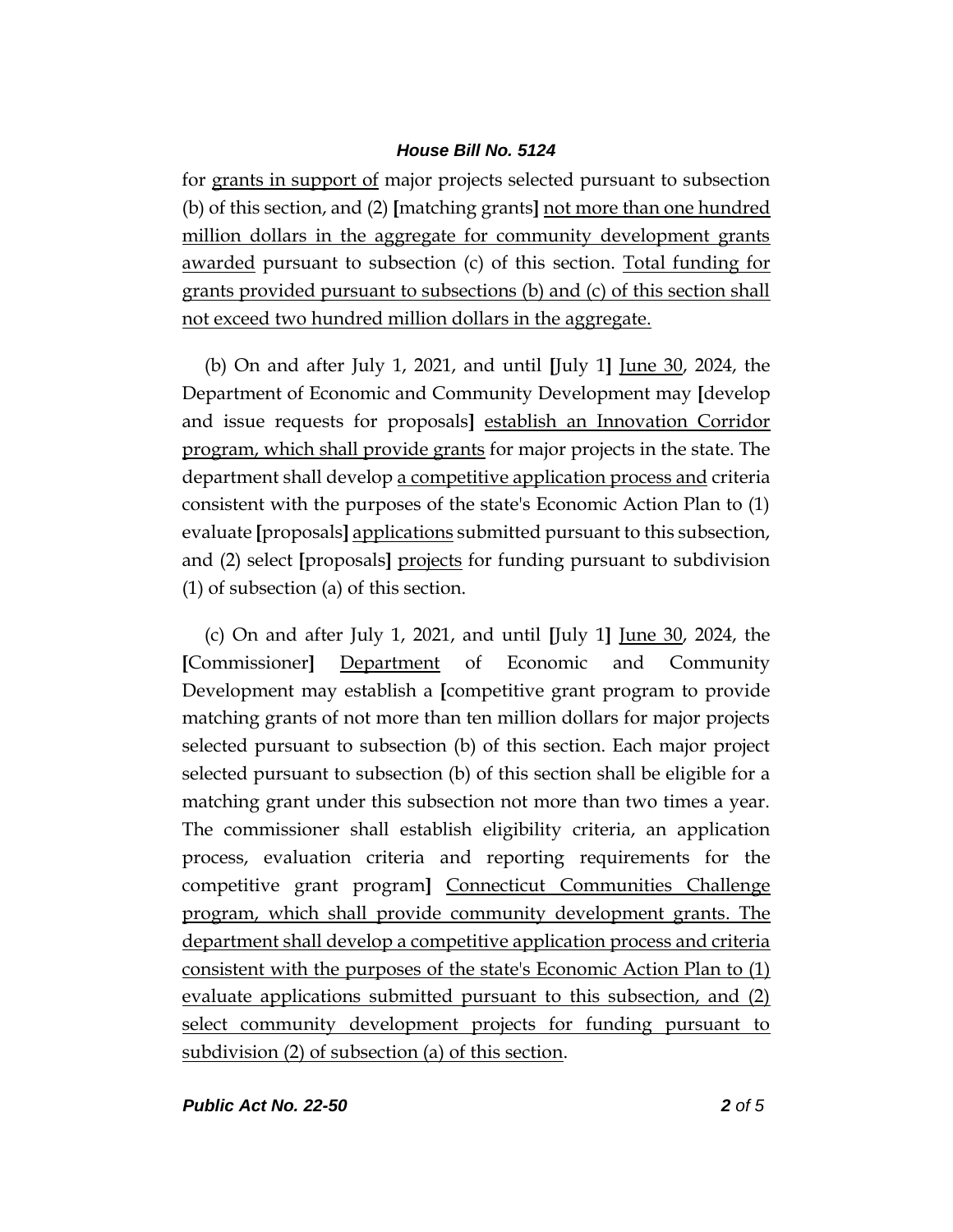Sec. 3. Subsection (h) of section 10-416c of the general statutes is repealed and the following is substituted in lieu thereof (*Effective from passage*):

(h) The Department of Economic and Community Development may charge any owner seeking a tax credit pursuant to subsection (b) of this section an application fee in an amount not to exceed ten thousand dollars to  $(1)$  cover the cost of administering the program established pursuant to this section, and (2) fund programs that advance historic preservation in the state.

Sec. 4. Subparagraph (C) of subdivision (2) of subsection (a) of section 32-1m of the 2022 supplement to the general statutes is repealed and the following is substituted in lieu thereof (*Effective October 1, 2022*):

(C) An investment analysis, including (i) total portfolio value, (ii) total investment by industry, (iii) portfolio dollar per job average, and (iv) portfolio leverage ratio;

Sec. 5. (*Effective from passage*) The Commissioner of Economic and Community Development shall, in consultation with the Commissioner of Revenue Services, conduct a study regarding whether to extend research and development tax credits to pass-through entities. Not later than January 1, 2023, the commissioner shall report, in accordance with the provisions of section 11-4a of the general statutes, regarding such study to the joint standing committee of the General Assembly having cognizance of matters relating to commerce.

Sec. 6. Subsection (b) of section 22a-134tt of the general statutes is repealed and the following is substituted in lieu thereof (*Effective from passage*):

(b) The commissioner, or his or her designee, shall co-chair and convene, in conjunction with the Commissioner of Economic and Community Development, or his or her designee, a working group in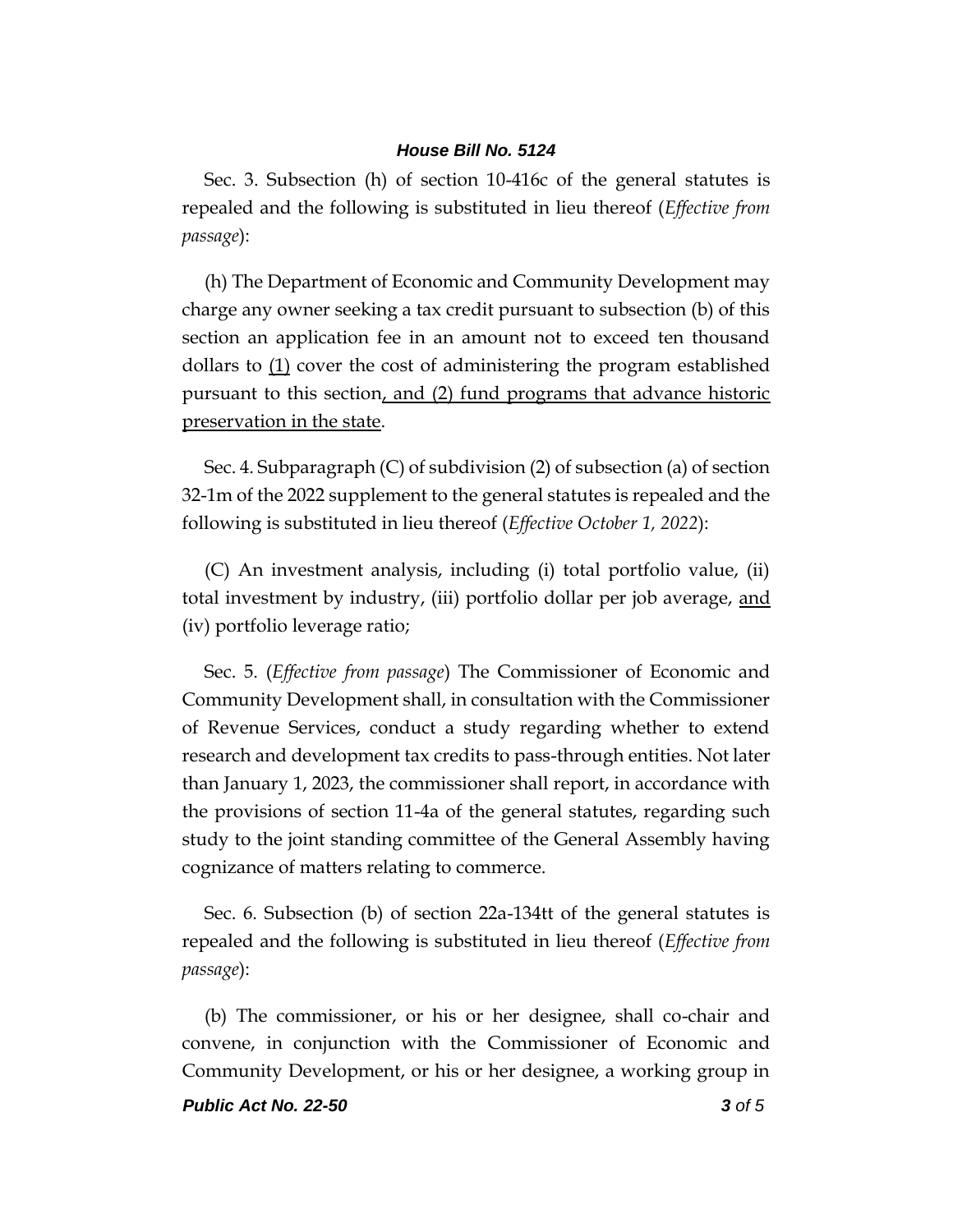the department for the purpose of providing advice and feedback for regulations to be adopted by the commissioner in accordance with the provisions of this section. The Commissioner of Economic and Community Development, or his or her designee, shall serve as co-chair of such working group. The membership of the working group shall include: (1) The chairpersons and ranking members of the joint standing committees of the General Assembly having cognizance of matters relating to the environment and commerce; (2) environmental transaction attorneys; (3) commercial real estate brokers; (4) licensed environmental professionals; (5) representatives from the Connecticut Manufacturers' Collaborative; (6) representatives of environmental advocacy groups; (7) representatives of the Environmental Professionals Organization of Connecticut; (8) municipal representatives; (9) representatives from the brownfields working group established pursuant to section 32-770; (10) representatives of the Connecticut Conference of Municipalities and the Connecticut Council of Small Towns; (11) representatives of the Council on Environmental Quality; and (12) any other interested members of the public designated by the commissioner. The commissioner shall convene monthly meetings of such working group until such time as regulations are adopted pursuant to this section. Not less than sixty days before posting notice on the eRegulations System pursuant to section 4-168, the commissioner shall provide a draft of such regulations to the members of the working group and allow members of the working group to provide advice and feedback on such draft. The members of the working group shall provide such advice and feedback not later than thirty days after the date on which such members receive such draft. Not less than fifteen days before posting such notice on the eRegulations System pursuant to section 4-168, the commissioner shall convene at least one monthly meeting of the working group after providing a draft of such regulations. The commissioner shall provide a revised draft for review by such members prior to posting notice on the eRegulations System pursuant to section 4-168.

*Public Act No. 22-50 4 of 5*